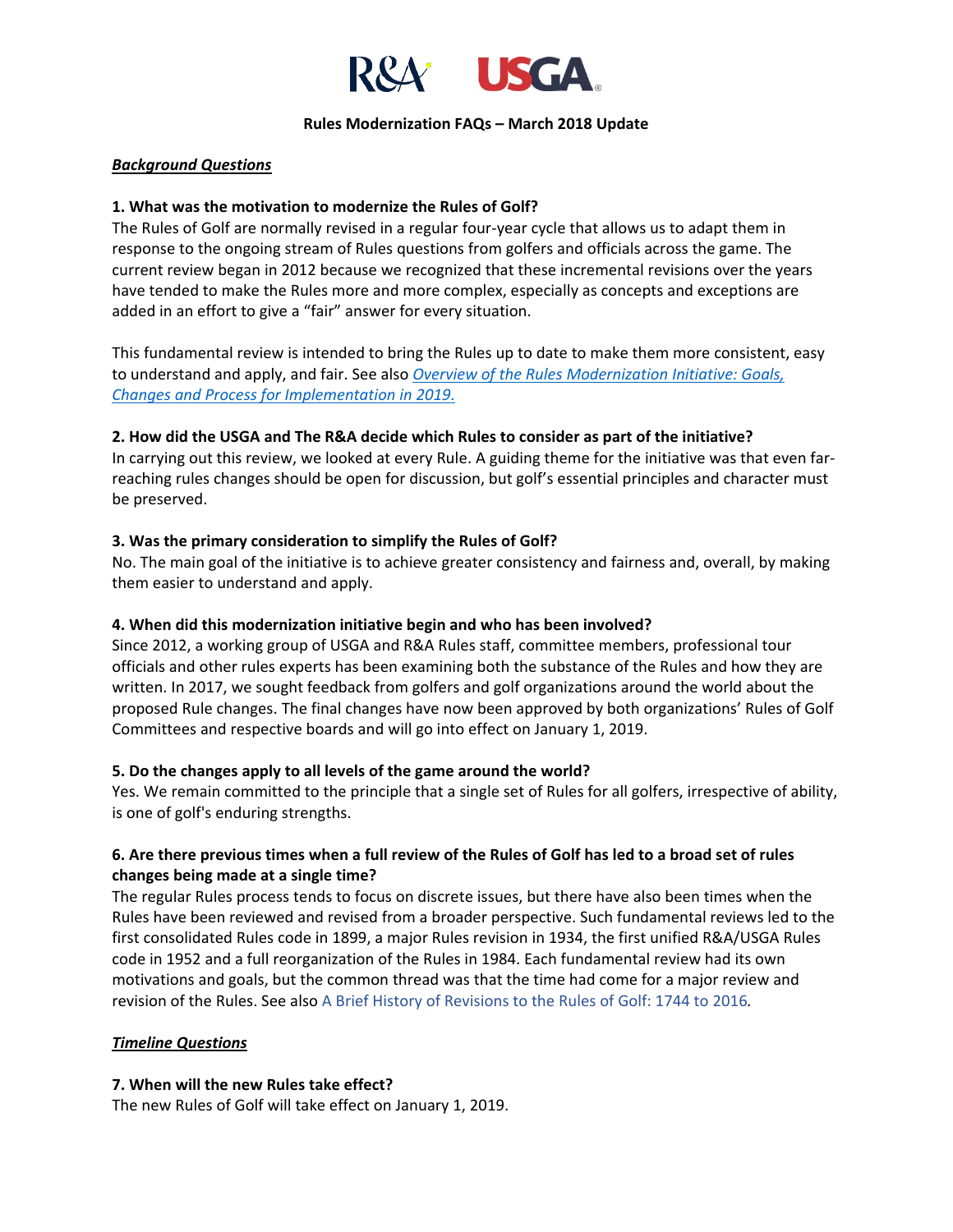

# **8. Will any of the changes be available to use through an optional Local Rule before the new set of Rules takes effect?**

In general, no. Unless already authorized, none of the new Rules will be permitted for use by a Local Rule before the new Rules take effect on January 1, 2019. The current Rules of Golf will continue to apply in their entirety until the new Rules take effect in 2019.

### **9. Is it okay for clubs or committees to begin using the new Rules of Golf in 2018?**

No, the current set of Rules should be used. We will encourage all groups and individuals to learn about the new Rules towards the end of this year, but continue playing by the current Rules until the new Rules take effect on January 1, 2019.

## **10. Am I allowed to submit a score for handicap purposes which I made while trying out the new Rules?**

No. An important characteristic of the handicap systems used around the world is that submitted scores must have been played under the same set of Rules so that there is a common basis for calculating a player's handicap that measures his or her potential ability. Scores from rounds played using any of the changes before January 1, 2019 will not be acceptable for handicap purposes.

## *Feedback and Evaluation Period*

## **11. How was feedback collected and considered before the Rules were finalized?**

Between March and August of 2017, the USGA and The R&A sought and received input from the golf community on the proposed changes in a variety of ways. Collectively, we received comments from over 30,000 individuals through the joint online survey, social media platforms, in-person conversations and direct correspondence with USGA and R&A staff. These comments were analyzed and considered by the respective Rules of Golf committees, and ultimately played a role in the subsequent changes to the proposed Rules.

## **12. What changes have been made to the final 2019 Rules since the proposed Rules were released in March 2017?**

Several changes were made to the new Rules following their initial release and as a result of the review, including:

Dropping procedure: When taking relief (from an abnormal course condition or penalty area, for example), players will now drop from knee height. This will ensure consistency and simplicity in the dropping process while also preserving the randomness of the drop. (*Key change: the proposed Rules released in 2017 suggested dropping from any height).* 

Measuring in taking relief: The player's relief area will be measured by using the longest club in their bag (other than a putter) to measure one club-length or two club-lengths, depending on the situation, making for a consistent process for players to establish their relief area. (*Key change: the proposed Rules released in 2017 suggested a 20-inch or 80-inch standard measurement.)*

Removing the penalty for a double hit: The penalty stroke for accidentally striking the ball more than once in the course of a stroke has been removed. Players will simply count the one stroke they made to strike the ball. (*Key change: the proposed Rules released in 2017 included the existing one-stroke penalty.)*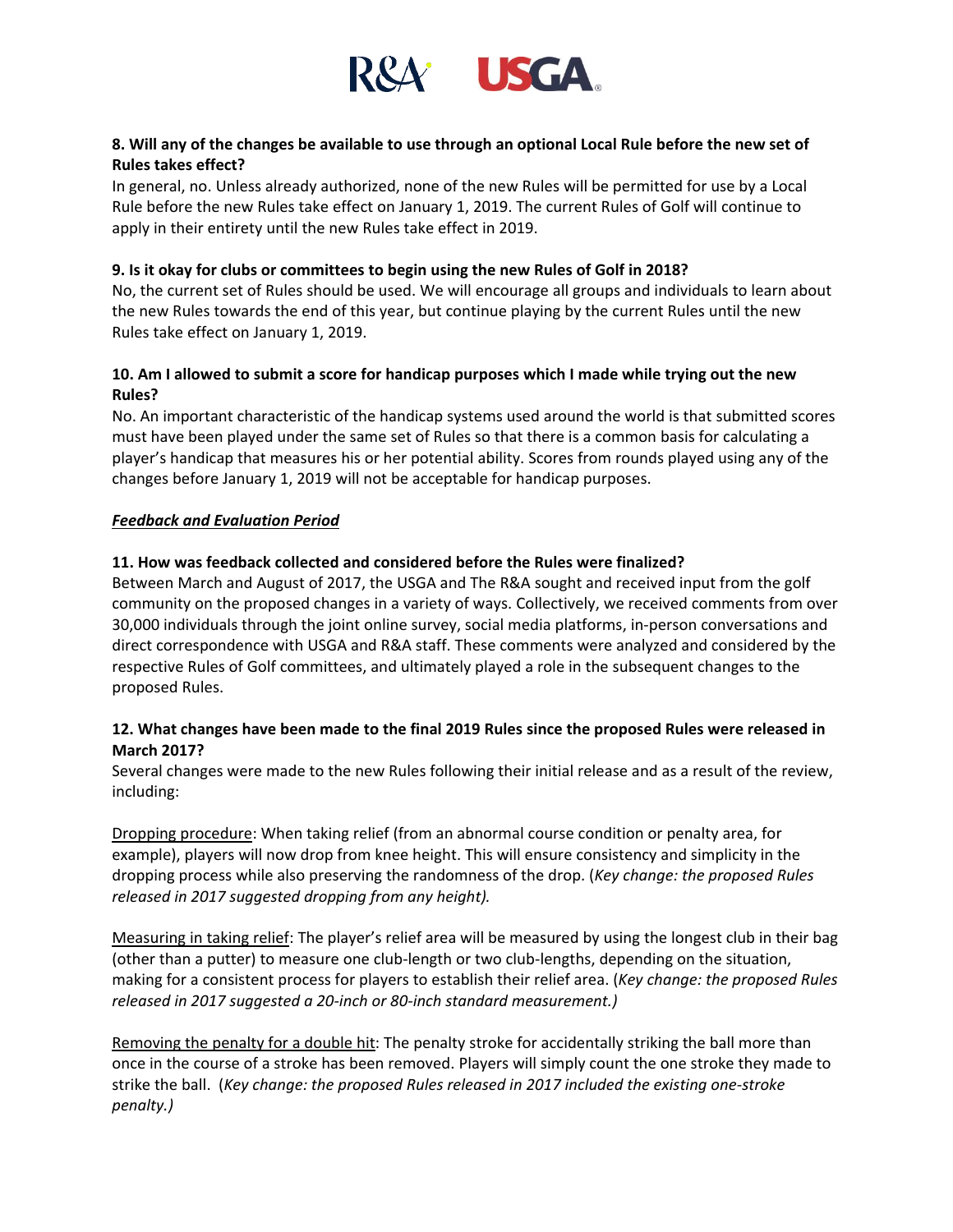

Balls Lost or Out of Bounds – Alternative to Stroke and Distance: A new Local Rule will now be available from January 2019, permitting committees to allow players the option to drop the ball in the vicinity of where the ball is lost or out of bounds (including the nearest fairway area), under a two-stroke penalty. The addition was made to further encourage pace of play. *(Key change: this is a new addition to support pace of play.)*

## *Content Questions*

## **13. What are examples of the major changes included in the new Rules?**

It's important for golfers to know that the entire set of Rules have been rewritten, essentially decreasing the number of Rules from 34 to 24. We have identified approximately thirty "major" changes that many golfers would know and apply. We have created a series of educational videos, infographics and other learning tools to help golfers understand them more fully.

## **14. Do you expect that the new Rules will help with pace of play?**

Yes. We certainly considered pace of play and hope it will be positively impacted for all golfers through some of the changes in the 2019 Rules. One of the changes includes a recommended maximum time (40 seconds) to play each stroke, noting that players should usually play more quickly than that. There is also a strong encouragement to play "ready golf" in stroke play when this can be done in a safe and responsible manner. Other changes that will also positively impact pace of play include: the reduced time to search for a ball, allowing committees to designate "penalty areas" (currently called water hazards) for areas that don't contain water and to mark all penalty areas as red (so that lateral relief is always allowed) if they choose to do so, the simplified dropping procedure, and the option to leave the flagstick in the hole when putting.

### **15. The new Rules still seem long – could you have made them shorter and simpler?**

The majority of players are expected to use the Player's Edition of the Rules of Golf as their main Rules resource both on and off the golf course. This will be a streamlined version that should be easier to use and apply, focusing only on the Rules most relevant to "you", the individual player.

The Rules of Golf will continue to be an important tool as it will contain the Rules of Golf in their full form and this is expected to be the version that will mainly be used by Committees and Referees. The Rules of Golf will therefore continue to cover all of the many types of situations that can arise in what is a game with inherent complexities, given it is an outdoor game played on non-standardized playing fields throughout the world.

With that in mind, our review of The Rules of Golf did not focus on the length of the book, but rather looked to present the Rules so that they are complete while also using a simpler writing style. In doing this, many "hidden Rules" currently contained in the Decisions book have been included directly in the Rule book for ease of access and understanding.

### *Rules Presentation Questions*

### **16. How has the presentation of the new Rules changed from the current Rules?**

The new Rules have been written using a modern, plain style that uses common words, shorter sentences, bulleted lists and explanatory headings. Each new Rule will include a "purpose statement" to help explain key concepts and the new Rules will also use visuals tools, such as illustrations.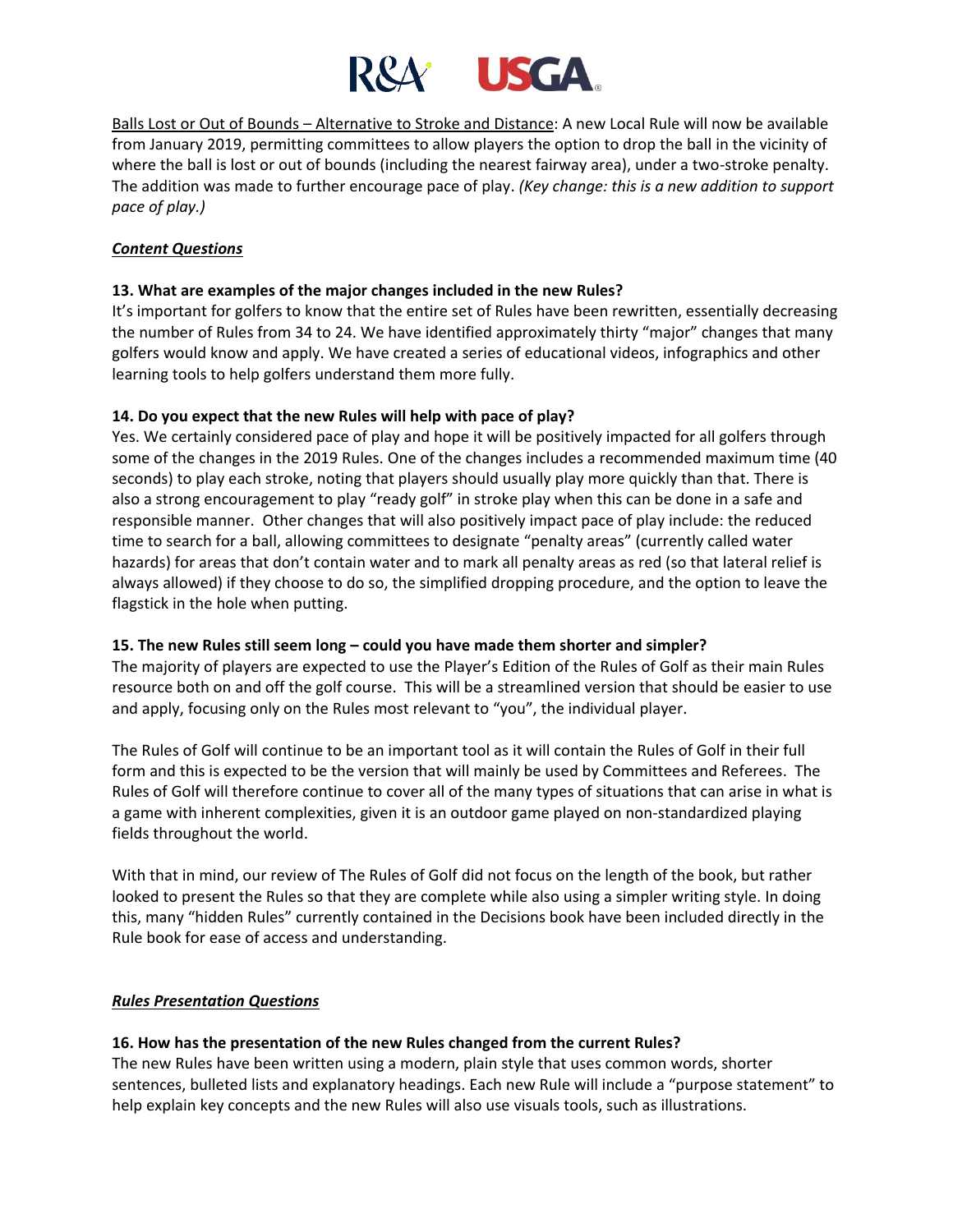

In addition, the new Rules have been written using a version of International English that is used by many international organizations including the United Nations and NATO. This will allow a common language to be used across all English Rules of Golf publications going forward.

#### **17. Will technology be used to help readers access the new Rules?**

We will continue to embrace technology in presenting the new Rules on various digital platforms. Even greater use of links, videos and search capabilities will give fast and efficient access to Rules answers and other explanatory material, on and off the course. We plan to take advantage of technological advances when providing digital resources for the implementation of the new Rules.

#### **18. What are the primary Rules publications available for reference?**

There will be three primary Rules publications available this September for players and administrators, available in both print and digital form.

**The Player's Edition of the Rules of Golf:** An abridged, user-friendly set of the Rules with shorter sentences, commonly used phrases, and illustrations. Written in "second person," The Player's Edition is intended to be the primary publication for players. Importantly, this will be an actual Rule book, not merely a summary or a "Quick Guide", and so it will give the same answer that is found in the full edition of the Rules of Golf. Less frequently occurring situations will not be included, but the Player's Edition will advise the player where to find those answers in the full Rule book.

**The Rules of Golf:** The full edition of the Rules is written in the third person and will include illustrations in the final printed and digital versions. The Rules of Golf is intended to be the primary publication for officials.

**The Official Guide to the Rules of Golf:** This "guidebook" replaces the Decisions book, and will contain information to support committees and officials. It includes interpretations on the Rules, Committee procedures (available model local rules and information on establishing the terms of the competition), and the Modified Rules of Golf for Players with Disabilities. It is a "long-form" resource document intended as a supplementary publication. It will be available as a pdf around September 2018 and will be available in print before the end of 2018.

### **19. When will the three Rules publications be available for reference?**

**The Player's Edition to the Rules of Golf:** Print and digital publications will be available beginning mid-September 2018.

**The Rules of Golf:** A pdf version is available now and the print and digital publications will be available beginning mid-September 2018.

**The Official Guide to the Rules of Golf**: Pdf and digital versions will be available from mid-September 2018 and the print publication will be available beginning November 2018.

**Translated versions of the Rules publications:** For details on when foreign language versions will be available, please contact the relevant national golf union. The Rules of Golf is currently translated into more than 30 languages.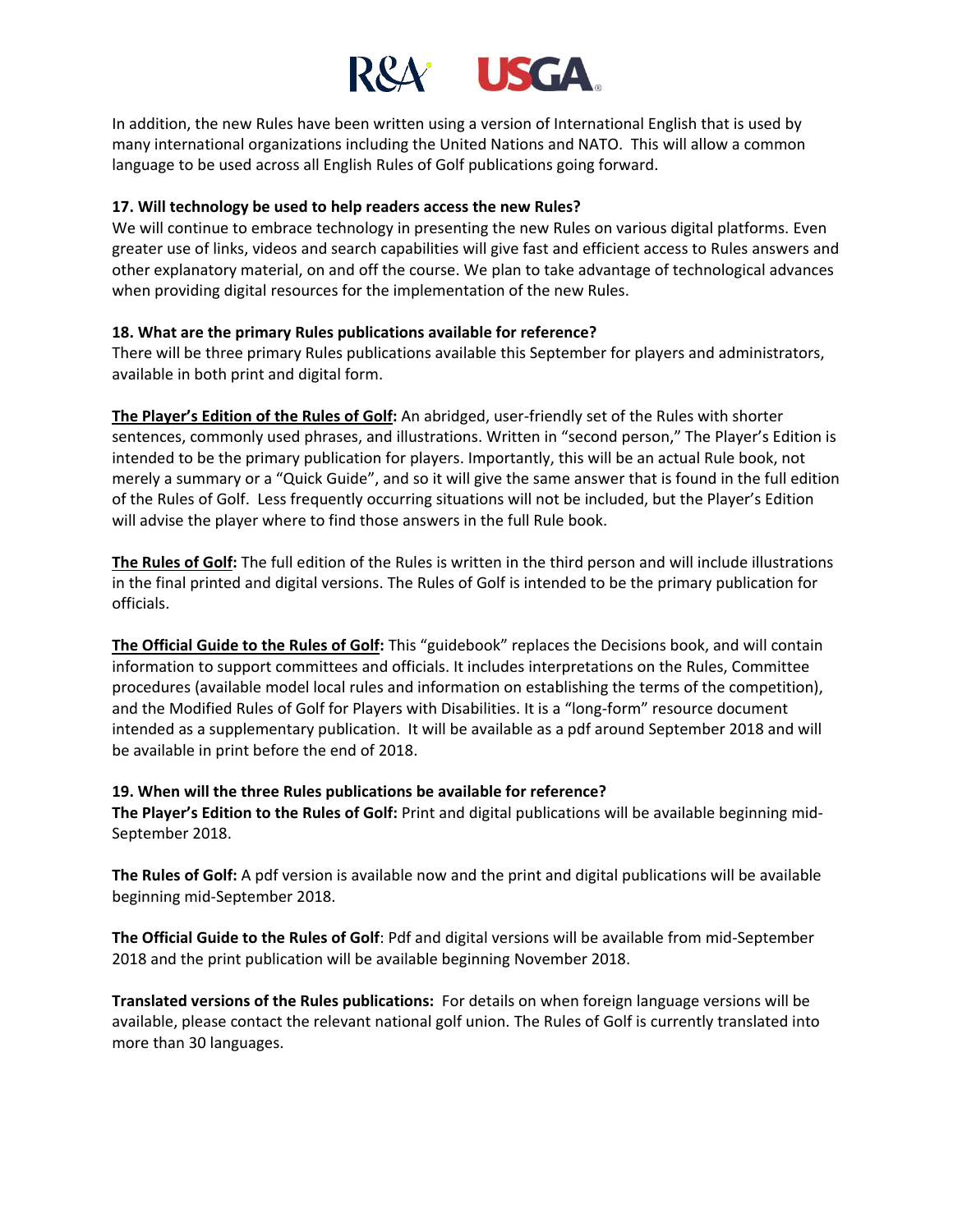

## **20. Where do I find the rules and procedures that guide Committees in charge of a competition or a course?**

As part of the reorganization of the new Rules, information that is relevant only to Committees who are in charge of a competition or a golf course (especially Rule 33 of the current Rules) has been removed from the Rules of Golf and will instead be included in a separate section of the Official Guide entitled "Committee Procedures." That section will cover all matters related to running a competition and adopting Local Rules.

### **21. Is there a new Decisions book for 2018?**

No. The current edition of the *Decisions on the Rules of Golf*, 2016-2017 is in effect until the new Rules of Golf take effect in 2019.

## *Other Related Questions*

# **22. Is there anything that Committees need to be aware of now to start preparing for the 2019 changes?**

Committees should be aware that there are a number of changes that will impact their Local Rules. The Committee Procedures section of the Official Guide to the Rules of Golf will detail these changes.

We recommend that Committees do not reprint scorecards or finalize their Terms of Competition (new term for Conditions of Competition) until the Committee Procedures for 2019 are available as that publication will include new recommended wording for Local Rules, and we wish to avoid confusion between the existing and 2019 Rules.

# **23. Does this initiative encompass the equipment Rules for clubs and balls?**

Modernizing the Rules is about the playing Rules, and it does not address the Rules of equipment standards. Accordingly, the absence of any changes or discussion on those topics should not be viewed as indicating that any decisions have been reached about whether to make any future changes to the Equipment Rules; these rules are the subject of a separate, ongoing review.

# **24. Will the new Rules impact the clubs or balls that I currently use?**

No. While the playing Rules require that the equipment a player uses must conform to the Equipment Rules, this review will have no effect on the clubs and balls you currently use.

### **25. How will the new Rules impact course ratings and handicaps?**

The USGA Course Rating System is primarily an evaluation of the difficulty of a course based on yardage, effective playing length corrections, obstacles and other factors to the extent they affect expected scores, and, therefore, will not be drastically impacted by these Rules changes. With that said, we will communicate any material changes to these systems later in the year before the new Rules take effect.

# **26. Are the Modifications to the Rules of Golf for Players with Disabilities also being reviewed as part of this initiative?**

Yes. A parallel review of the Modifications is ongoing. The Modifications will be updated to reflect the revised style of the new Rules of Golf for 2019 (common language, revised terms, organization, etc.), and other changes are also being considered. This review will be completed on the same timeline, with the revisions taking effect on January 1, 2019.